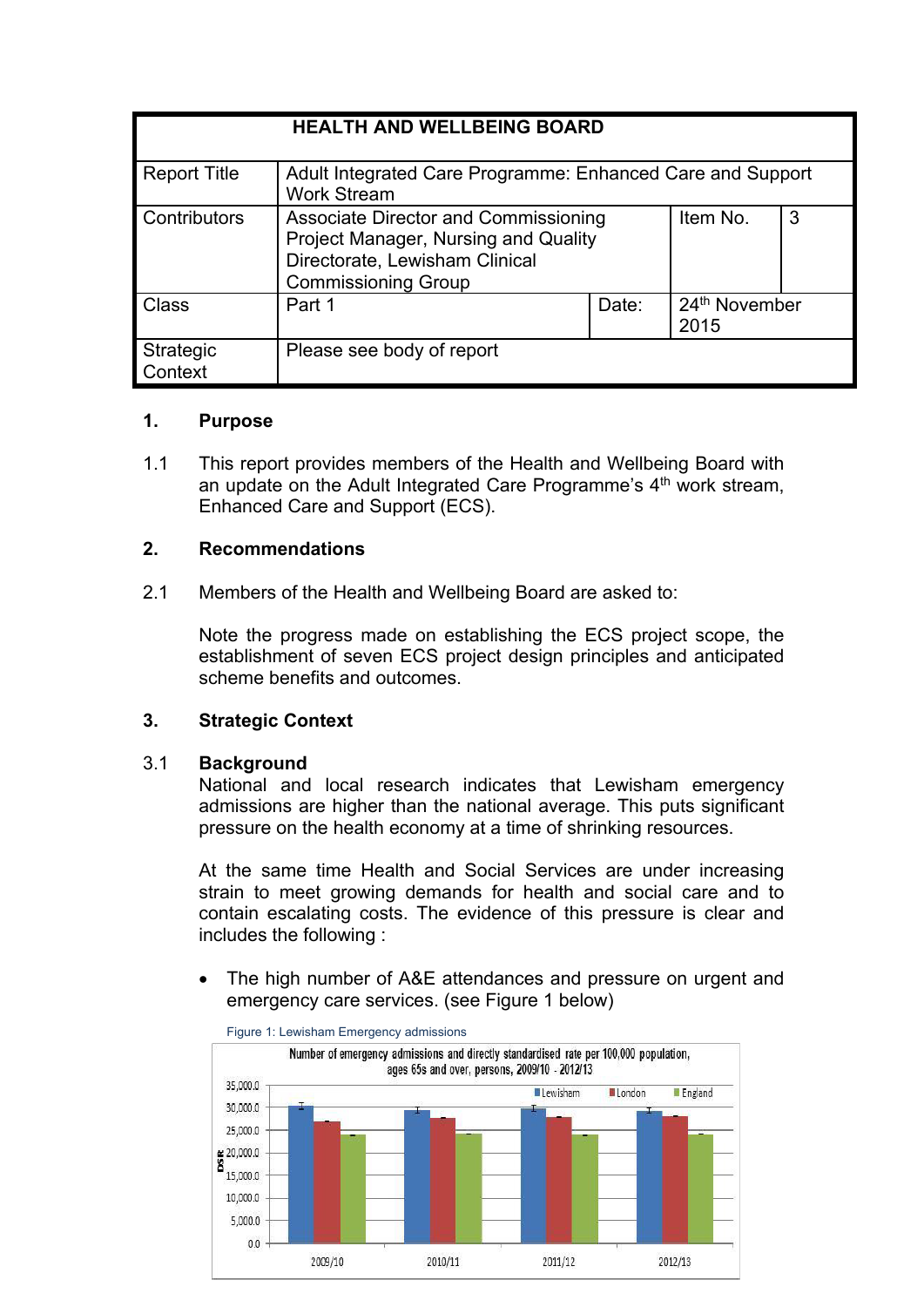- Increasing pressure on adult social care for community care packages when the adult social care is required to make a substantial contribution to the Council budget savings programme a provisional savings target of £25m over this period (against a net budget of £80m).
- The increase in demand and difficulties in accessing primary care services.
- An Ageing population with complex/multiple health problems

A key action to reduce Lewisham's emergency admission rates is the development of the Adult Integrated Care Programme (AICP) Board. The AICP aim focuses on the *redesign and reshaping of services to improve patient health and wellbeing.*

Enhanced Care and Support (ECS) is the  $4<sup>th</sup>$  of 5 AICP work streams and a critical component of accelerating the AICP aim. The ECS work stream aims to develop a coherent and co-ordinated set of services which avoid unnecessary admissions into a hospital or a care home and facilitate early discharge into the community or home

## 3.2 **ECS Vision and scope**

The ECS vision is to reduce avoidable admissions as a result of either health or care crises for the people of Lewisham. Majority of the people targeted for ECS intervention will be over the age of 65 and have one or multiple long term conditions. Without ECS intervention, a significant number of these people will be at increased risk of an avoidable emergency admission which will impact on both health and social budgets and significantly reduce peoples independence.

#### 3.3 **ECS Design Principles**

There are seven design principles on which ECS redesign and reshaping processes are based. These reflect the intermediate care nature of the ECS approach and highlight the duration of ECS project intervention as a critical determinant of services in scope of ECS. These design principles are set out as follows:

1. ECS supports people in crisis at each level of the SEL Christmas Tree Model (see below) above and beyond the core services supporting these populations.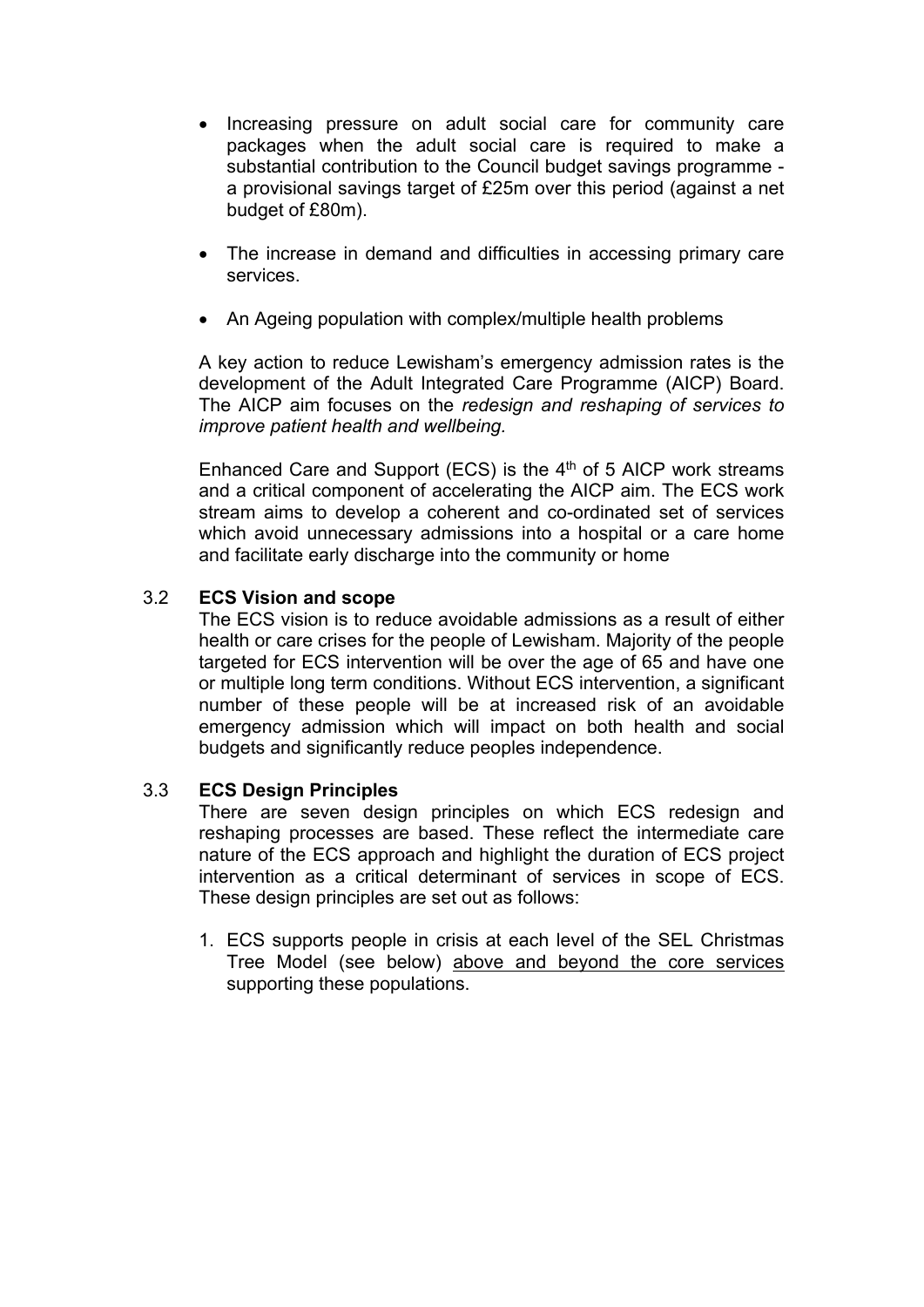

- *2.* ECS services will be time limited allowing people in crises to transition in and out of core services. *By time limited we mean for a period of up to six weeks.*
- 3. Secondary Care prevention forms part of ECS. This aims to identify people at risk of an emergency admission and halt or slow down any deterioration.
- 4. Rehabilitation will only start when a person is *medically fit*
- 5. The development of a *Home Ward* project will address the gap between discharge from hospital and readiness for rehabilitation and is thus a key ECS intervention.
- 6. Robust referral, common assessments and escalation processes are required across all ECS services.
- 7. ECS will adopt robust specifications and contract management to ensure the delivery of its key outcome i.e. a reduction in avoidable admissions.

## 3.4 **ECS Anticipated Outcomes**

- A reduction in emergency admissions primarily to LGT acute services.
- A reduction in 28 and 90 day re-admission rates following discharge from Lewisham acute and Lewisham social services respectively.
- Maintenance of existing care packages.
- Reducing the need for long term care placements.
- No cost shunting between health and social care.
- Maintaining people to live independently for as long as possible.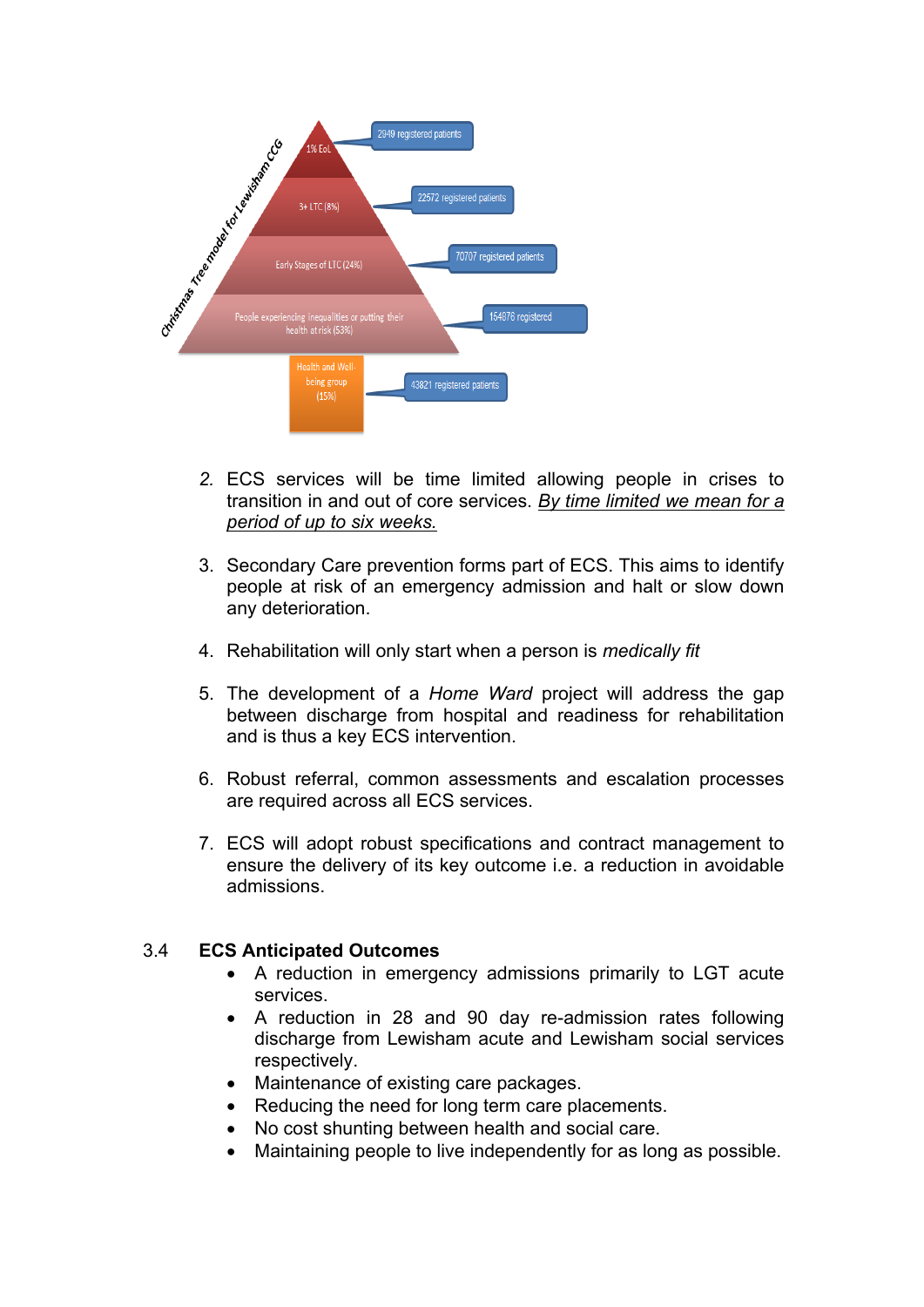## **4. ECS Developments**

- 4.1 **June 2015**-reconvening of the Emergency Admissions working group as the Enhanced Care and Support work stream in line with AICP recommendations. LCCG also begin Admissions Avoidance audits to inform redesign and reshaping of ECS services.
- 4.2 **August 2015**-ECS stakeholder meeting convened to confirm ECS purpose, scope and projects-Project scope purpose and scope confirmed.
- 4.3 **September 2015** ECS clarification of project timescales and review of Joint Commissioning stock take projects within ECS scope-Confirmation of project timescales and Joint Commissioning stock take projects*.*
- 4.4 **October 2015**-ECS discuss the Discharge to Assess and Winter Assessment Team pilots and ECS Financial modelling-pending.
- 4.5 **November 2015** ECS review of Avoidable Admissions audit outcomes and proposed redesign of projects, review of commissioning priorities. –pending.

## **5. Financial Implications**

5.1 There are significant financial implications for non-delivery of ECS projects. Non-delivery of ECS outcomes will result not achieving QIPP savings for 2015/16, increase costs to the health economy and increased pressure on the health economy and budgets for 2016/17. This risk is being managed through the ECS work stream meetings as well as established contract management processes.

## **6. Legal implications**

6.1 The Health and Social Care Act 2012 places a specific duty on the CCG to include the relevant Health and Wellbeing Board in the preparation of their commissioning plans and when making significant revisions to those plans.

# **7. Crime and Disorder Implications**

7.1 There are no specific crime and disorder implications arising from this report or its recommendations.

# **8. Equalities Implications**